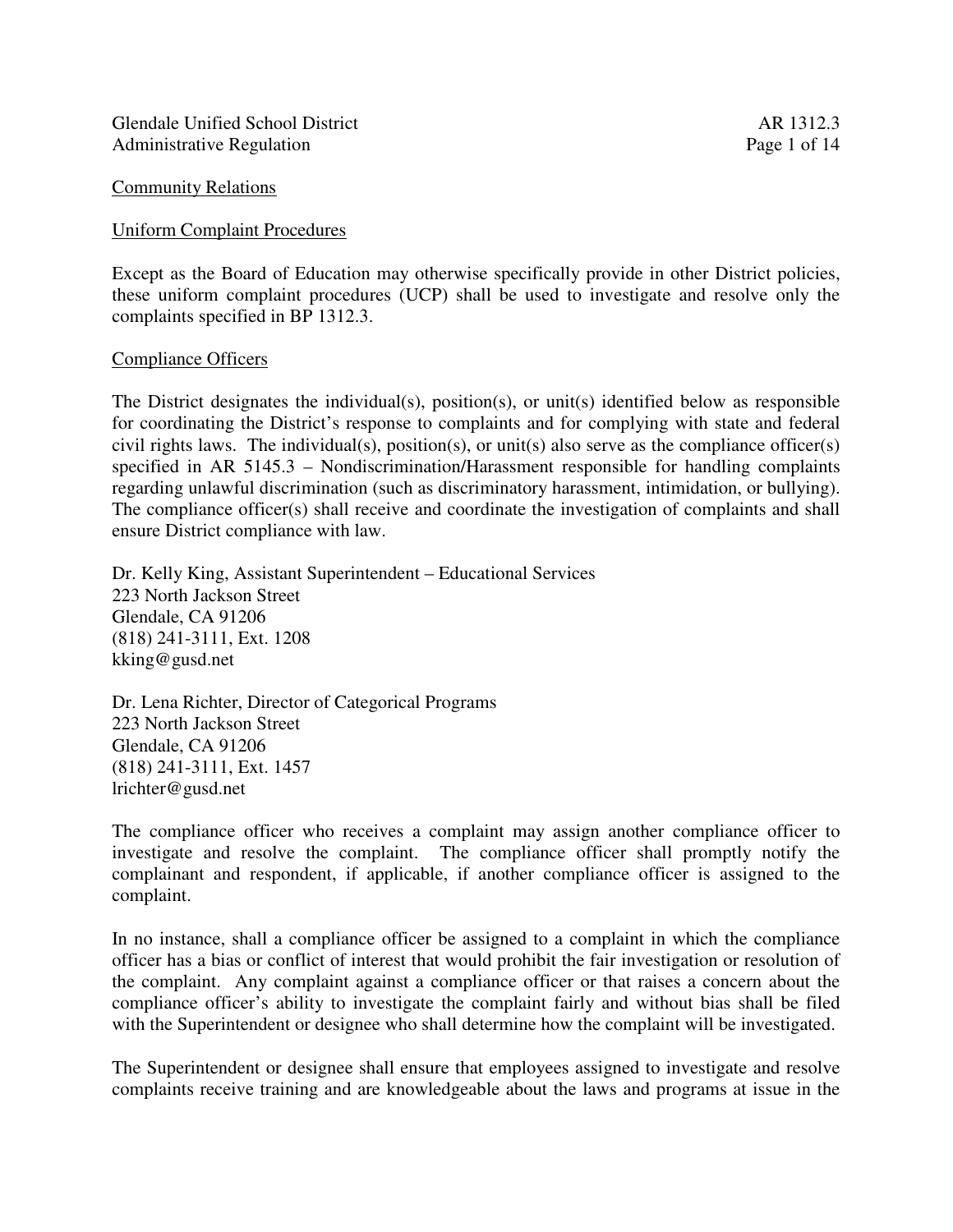## Uniform Complaint Procedures

complaints to which they are assigned. Training provided to such employees shall cover current state and federal laws and regulations governing the program, applicable processes for investigating and resolving complaints, including those alleging unlawful discrimination (such as discriminatory harassment, intimidation, or bullying), applicable standards for reaching decisions on complaints, and appropriate corrective measures. Assigned employees may have access to legal counsel as determined by the Superintendent or designee.

The compliance officer or, if necessary, any appropriate administrator shall determine whether interim measures are necessary during and pending the result of an investigation. If interim measures are determined to be necessary, the compliance officer or the administrator shall consult with the Superintendent, the Superintendent's designee, or, if appropriate, the site principal to implement one or more interim measures. The interim measures shall remain in place until the compliance officer determines that they are no longer necessary or until the District issues its final written decision, whichever occurs first.

#### Notifications

The District's UCP policy and administrative regulation shall be posted in all District schools and offices, including staff lounges and student government meeting rooms. (Education Code 234.1)

In addition, the Superintendent or designee shall annually provide written notification of the District's UCP to students, employees, parents/guardians of District students, District advisory committee members, school advisory committee members, appropriate private school officials or representatives, and other interested parties. (5 CCR 4622)

The notice shall include:

- 1. A statement that the District is primarily responsible for compliance with federal and state laws and regulations, including those related to prohibition of unlawful discrimination, harassment, intimidation, or bullying against any protected group and all programs and activities that are subject to UCP as identified in the section "Complaints Subject to UCP" in the accompanying Board policy.
- 2. A statement that a complaint regarding student fees or the local control and accountability plan (LCAP) may be filed anonymously if the complainant provides evidence or information leading to evidence to support the complaint.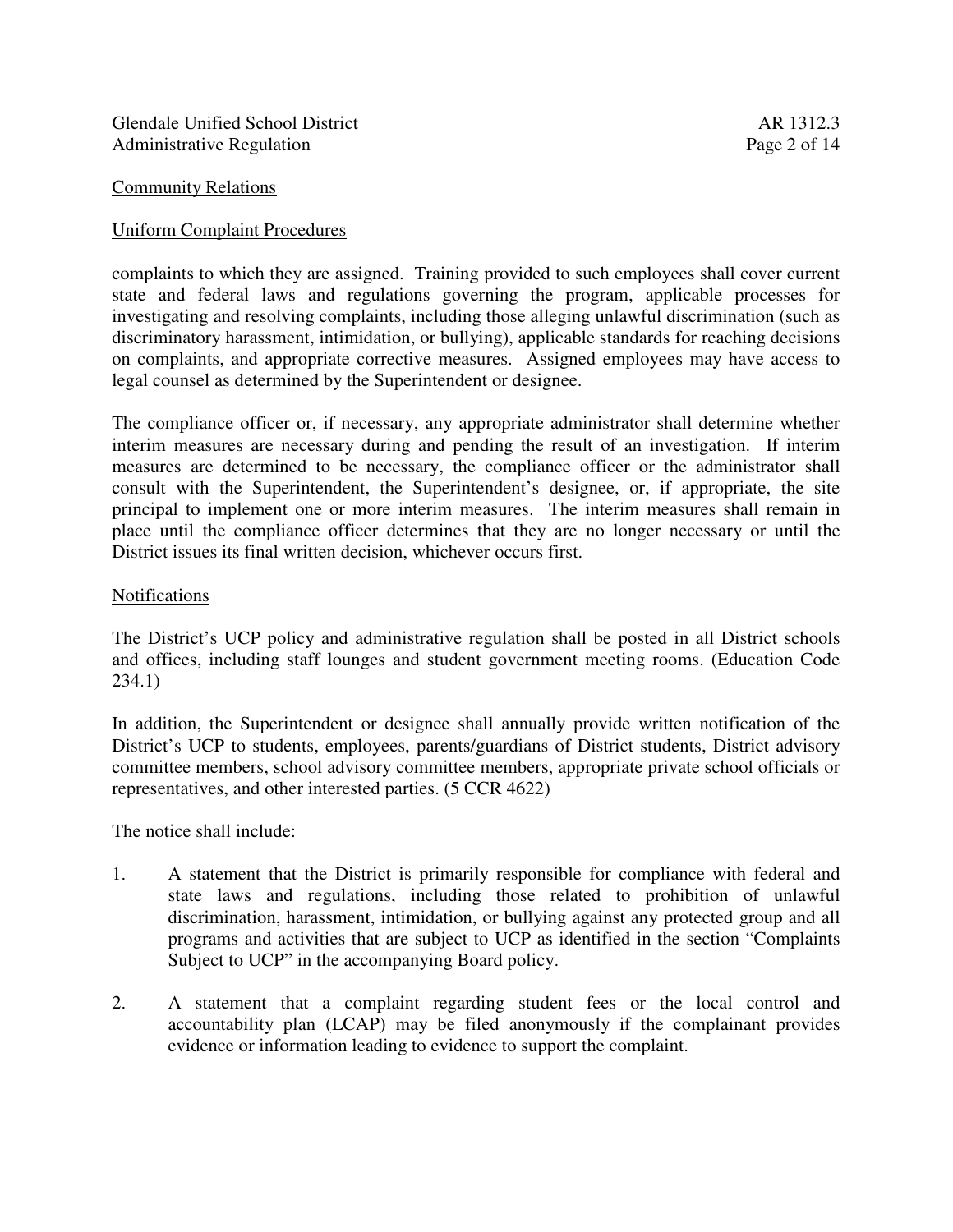## Uniform Complaint Procedures

- 3. A statement that a student enrolled in a public school shall not be required to pay a fee for participation in an educational activity that constitutes an integral fundamental part of the District's educational program, including curricular and extracurricular activities.
- 4. A statement that a complaint regarding student fees must be filed no later than one year from the date the alleged violation occurred.
- 5. A statement that the District will post a standardized notice of the educational rights of foster youth, homeless students, former juvenile court school students now enrolled in the District, children of military families, migrant students, and immigrant students enrolled in newcomer program, as specified in Education Code 48853, 48853.5, 49069.5, 51225.1, and 51225.2, and the complaint process.
- 6. Identification of the responsible staff member(s), position(s), or unit(s) designated to receive complaints.
- 7. A statement that complaints will be investigated in accordance with the District's UCP and a written decision will be sent to the complainant within 60 days from the receipt of the complaint, unless this time period is extended by written agreement of the complainant.
- 8. A statement that the complainant has a right to appeal the District's decision to CDE by filing a written appeal, including a copy of the original complaint and the District's decision, within 15 days of receiving the District's decision.
- 9. A statement advising the complainant of any civil law remedies, including, but not limited to, injunctions, restraining orders, or other remedies or orders that may be available under state or federal antidiscrimination laws, if applicable.
- 10. A statement that copies of the District's UCP are available free of charge.

The annual notification, complete contact information of the compliance officer(s), and information related to Title IX as required pursuant to Education Code 221.61 shall be posted on the District web site and may be provided through District-supported social media, if available.

The Superintendent or designee shall ensure that all students and parents/guardians, including students and parents/guardians with limited English proficiency, have access to the relevant information provided in the District's policy, regulation, forms, and notices concerning the UCP.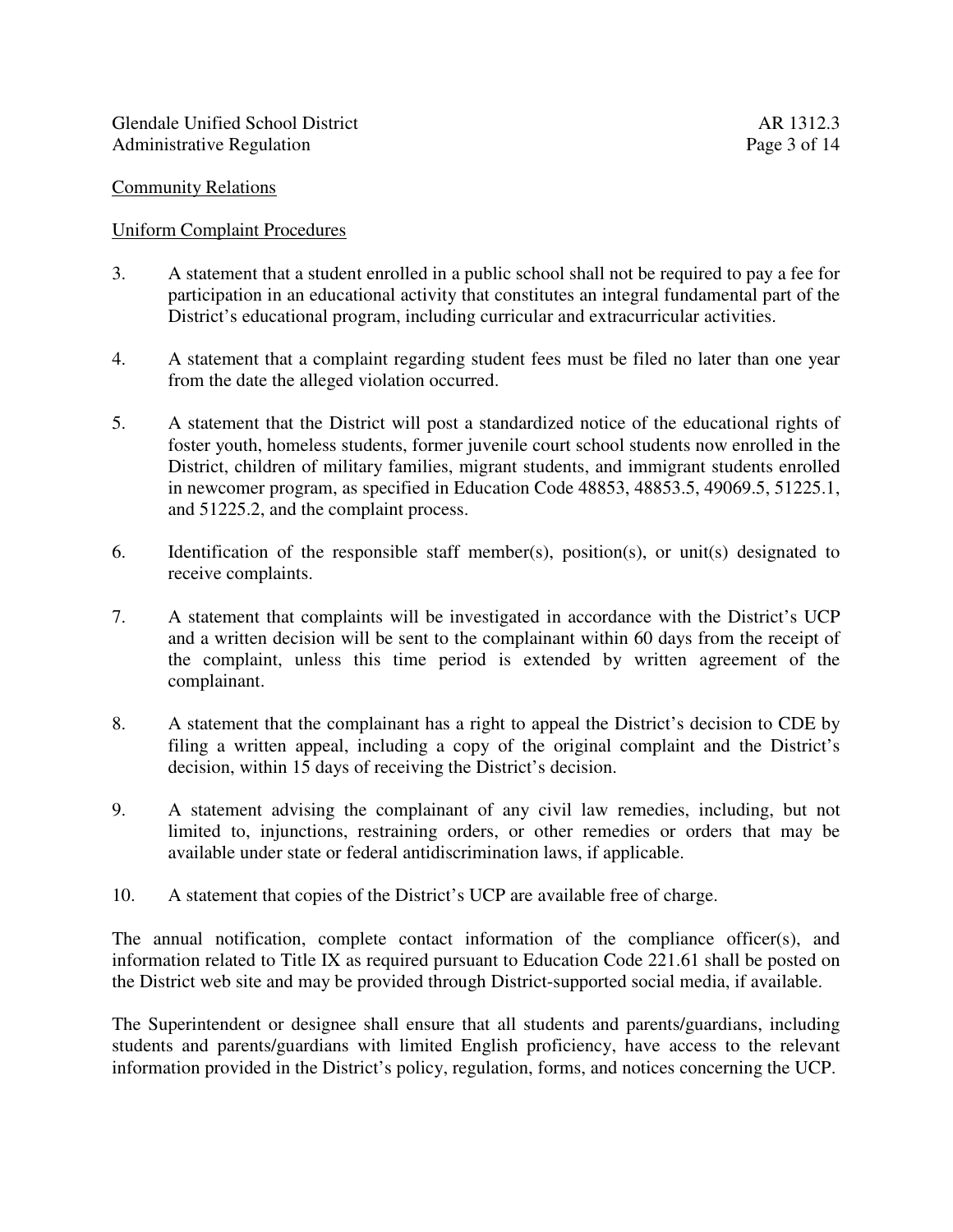## Uniform Complaint Procedures

If 15 percent or more of students enrolled in a particular District school speak a single primary language other than English, the District's policy, regulation, forms, and notices concerning the UCP shall be translated into that language, in accordance with Education Code 234.1 and 48985. In all other instances, the District shall ensure meaningful access to all relevant UCP information for parents/guardians with limited English proficiency.

#### Filing of Complaints

The complaint shall be presented to the compliance officer who shall maintain a log of complaints received, providing each with a code number and a date stamp.

All complaints shall be filed in writing and signed by the complainant. If a complainant is unable to put a complaint in writing due to conditions such as a disability or illiteracy, District staff shall assist in the filing of the complaint. (5 CCR 4600)

Complaints shall also be filed in accordance with the following rules, as applicable:

- 1. Any complaint alleging District violation of applicable state or federal law or regulations governing the programs specified in the accompanying Board Policy (item #1 of the section "Complaints Subject to UCP") may be filed by any individual, public agency, or organization. (5 CCR 4630)
- 2. Any complaint alleging noncompliance with law regarding the prohibition against student fees, deposits, and charges or any requirement related to the LCAP may be filed anonymously if the complaint provides evidence, or information leading to evidence, to support an allegation of noncompliance. A complaint about a violation of the prohibition against the charging of unlawful student fees may be filed with the principal of the school or with the Superintendent or designee. However, any such complaint shall be filed no later than one year from the date the alleged violation occurred. (Education Code 49013, 52075; 5 CCR 4630)
- 3. A complaint alleging unlawful discrimination (such as discriminatory harassment, intimidation, or bullying) may be filed only by persons who alleges that they have personally suffered unlawful discrimination or who believe that an individual or any specific class of individuals has been subjected to unlawful discrimination. The complaint shall be initiated no later than six months from the date that the alleged unlawful discrimination occurred, or six months from the date that the complainant first obtained knowledge of the facts of the alleged unlawful discrimination. The time for filing may be extended for up to 90 days by the Superintendent or designee for good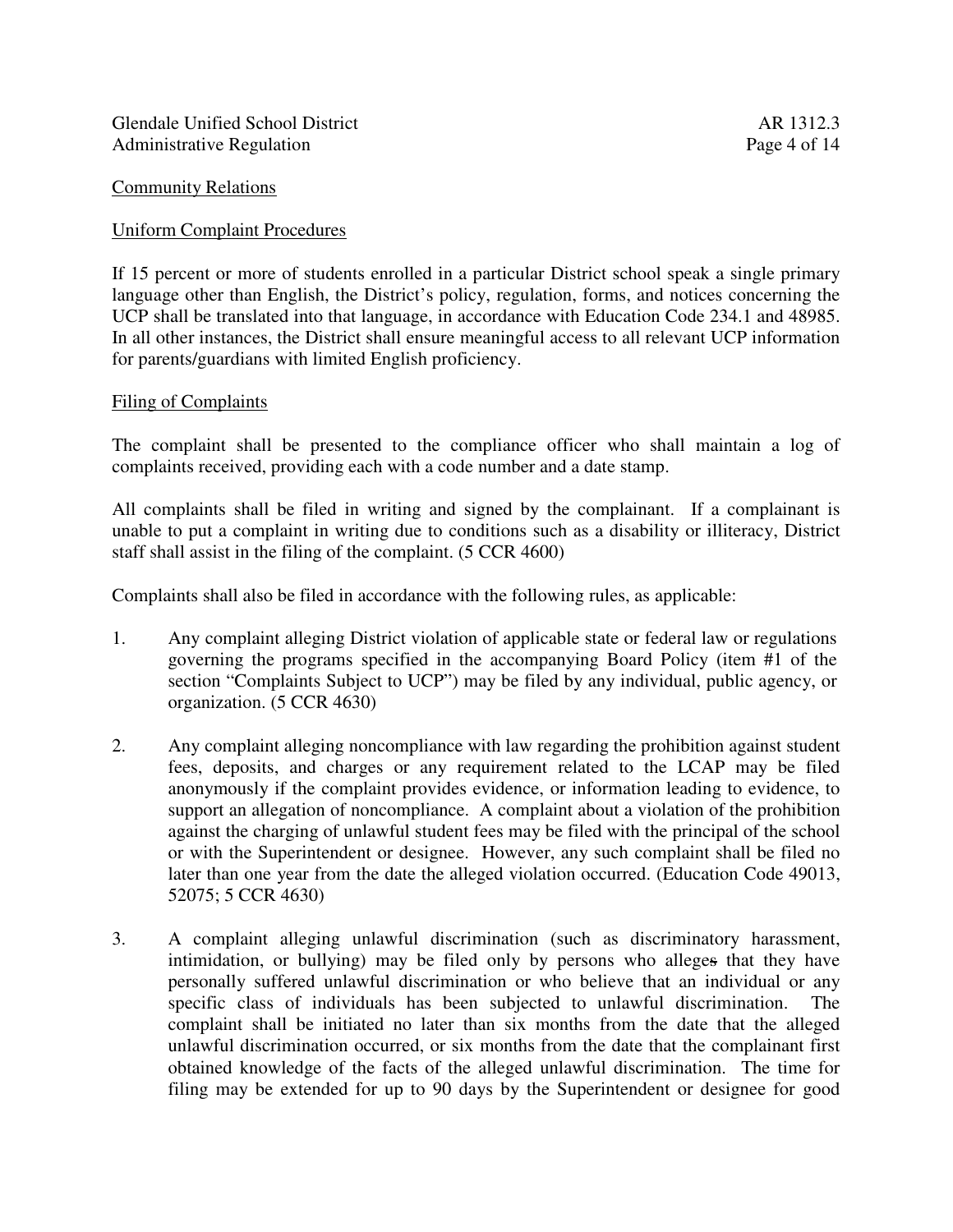## Uniform Complaint Procedures

cause upon written request by the complainant setting forth the reasons for the extension. (5 CCR 4630)

- 4. When a complaint alleging unlawful discrimination (such as discriminatory harassment, intimidation, or bullying) is filed anonymously, the compliance officer shall pursue an investigation or other response as appropriate, depending on the specificity and reliability of the information provided and the seriousness of the allegation.
- 5. When the complainant of unlawful discrimination (such as discriminatory harassment, intimidation, or bullying) or the alleged victim, when not the complainant, requests confidentiality, the compliance officer shall inform the complainant or victim that the request may limit the District's ability to investigate the conduct or take other necessary action. When honoring a request for confidentiality, the District shall nevertheless take all reasonable steps to investigate and resolve/respond to the complaint consistent with the request.

#### Mediation

Within three business days after receiving the complaint, the compliance officer may informally discuss with all the parties the possibility of using mediation. Mediation shall be offered to resolve complaints that involve more than one student and no adult. However, mediation shall not be offered or used to resolve any complaint involving an allegation of sexual assault or where there is a reasonable risk that a party to the mediation would feel compelled to participate. If the parties agree to mediation, the compliance officer shall make all arrangements for this process.

Before initiating the mediation of a complaint alleging retaliation or unlawful discrimination (such as discriminatory harassment, intimidation, or bullying), the compliance officer shall ensure that all parties agree to make the mediator a party to relevant confidential information. The compliance officer shall also notify all parties of the right to end the informal process at any time.

If the mediation process does not resolve the problem within the parameters of law, the compliance officer shall proceed with an investigation of the complaint.

The use of mediation shall not extend the District's timelines for investigating and resolving the complaint unless the complainant agrees in writing to such an extension of time. If mediation is successful and the complaint is withdrawn, then the District shall take only the actions agreed upon through the mediation. If mediation is unsuccessful, the District shall then continue with subsequent steps specified in this administrative regulation.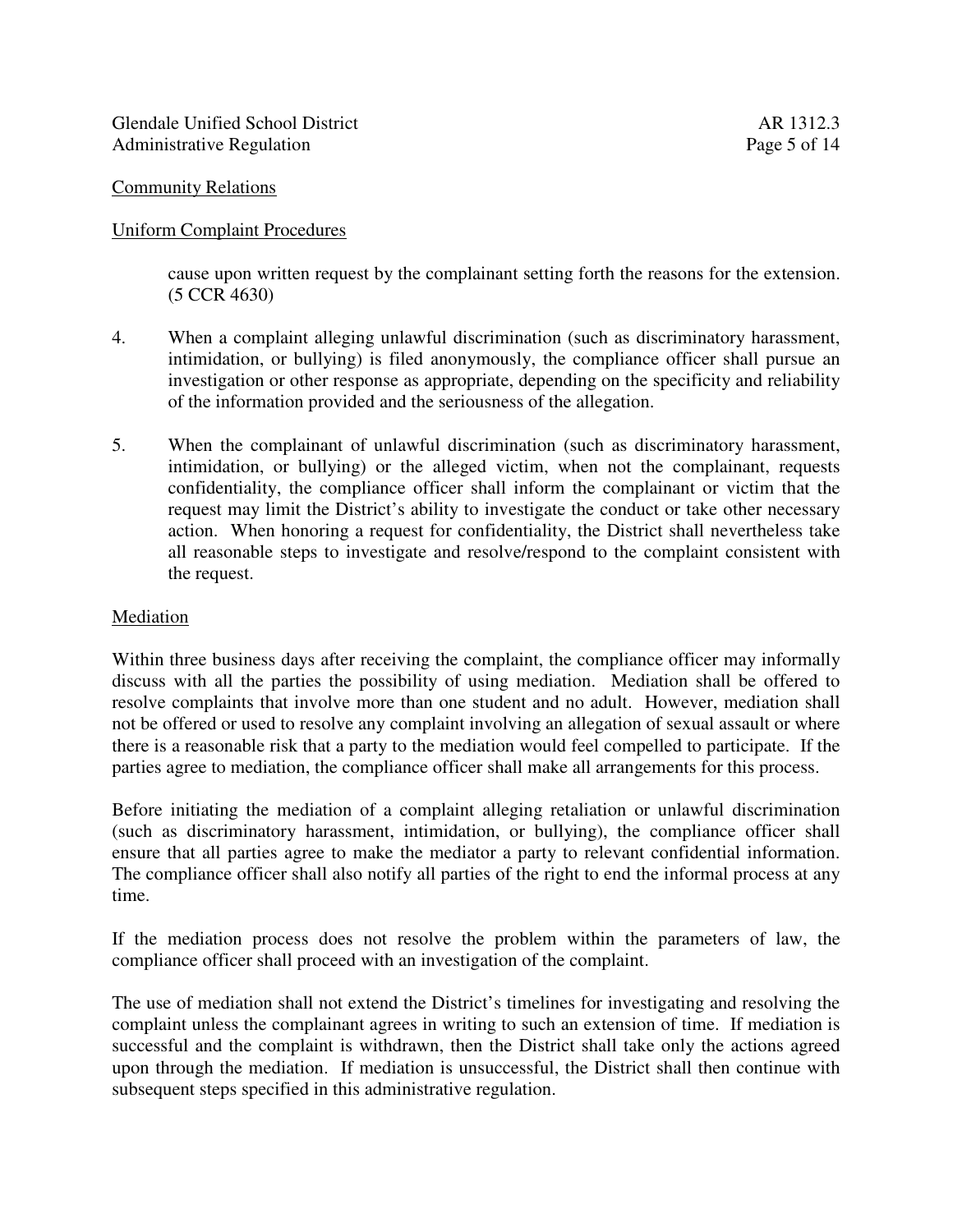Glendale Unified School District **AR** 1312.3 Administrative Regulation **Page 6 of 14** 

Community Relations

Uniform Complaint Procedures

#### Investigation of Complaint

Within 10 business days after the compliance officer receives the complaint, the compliance officer shall begin an investigation into the complaint.

Within one business day of initiating the investigation, the compliance officer shall provide the complainant and/or the complainant's representative with the opportunity to present the information contained in the complaint to the compliance officer and shall notify the complainant and/or representative of the opportunity to present the compliance officer with any evidence, or information leading to evidence, to support the allegations in the complaint. Such evidence or information may be presented at any time during the investigation.

In conducting the investigation, the compliance officer shall collect all available documents and review all available records, notes, or statements related to the complaint, including any additional evidence or information received from the parties during the course of the investigation. The compliance officer shall individually interview all available witnesses with information pertinent to the complaint, and may visit any reasonably accessible location where the relevant actions are alleged to have taken place. At appropriate intervals, the compliance officer shall inform both parties of the status of the investigation.

To investigate a complaint alleging retaliation or unlawful discrimination (such as discriminatory harassment, intimidation, or bullying), the compliance officer shall interview the alleged victim(s), any alleged offenders, and other relevant witnesses privately, separately, and in a confidential manner. As necessary, additional staff or legal counsel may conduct or support the investigation.

A complainant's refusal to provide the District's investigator with documents or other evidence related to the allegations in the complaint, failure or refusal to cooperate in the investigation, or engagement in any other obstruction of the investigation may result in the dismissal or the complaint because of a lack of evidence to support the allegation. Similarly, a respondent's refusal to provide the District's investigator with documents or other evidence related to the allegations in the complaint, failure or refusal to cooperate in the investigation, or engagement in any other obstruction of the investigation may result in a finding, based on evidence collected, that a violation has occurred and in the imposition of a remedy in favor of the complainant. (5 CCR 4631)

In accordance with law, the District shall provide the investigator with access to records and other information related to the allegation in the complaint and shall not in any way obstruct the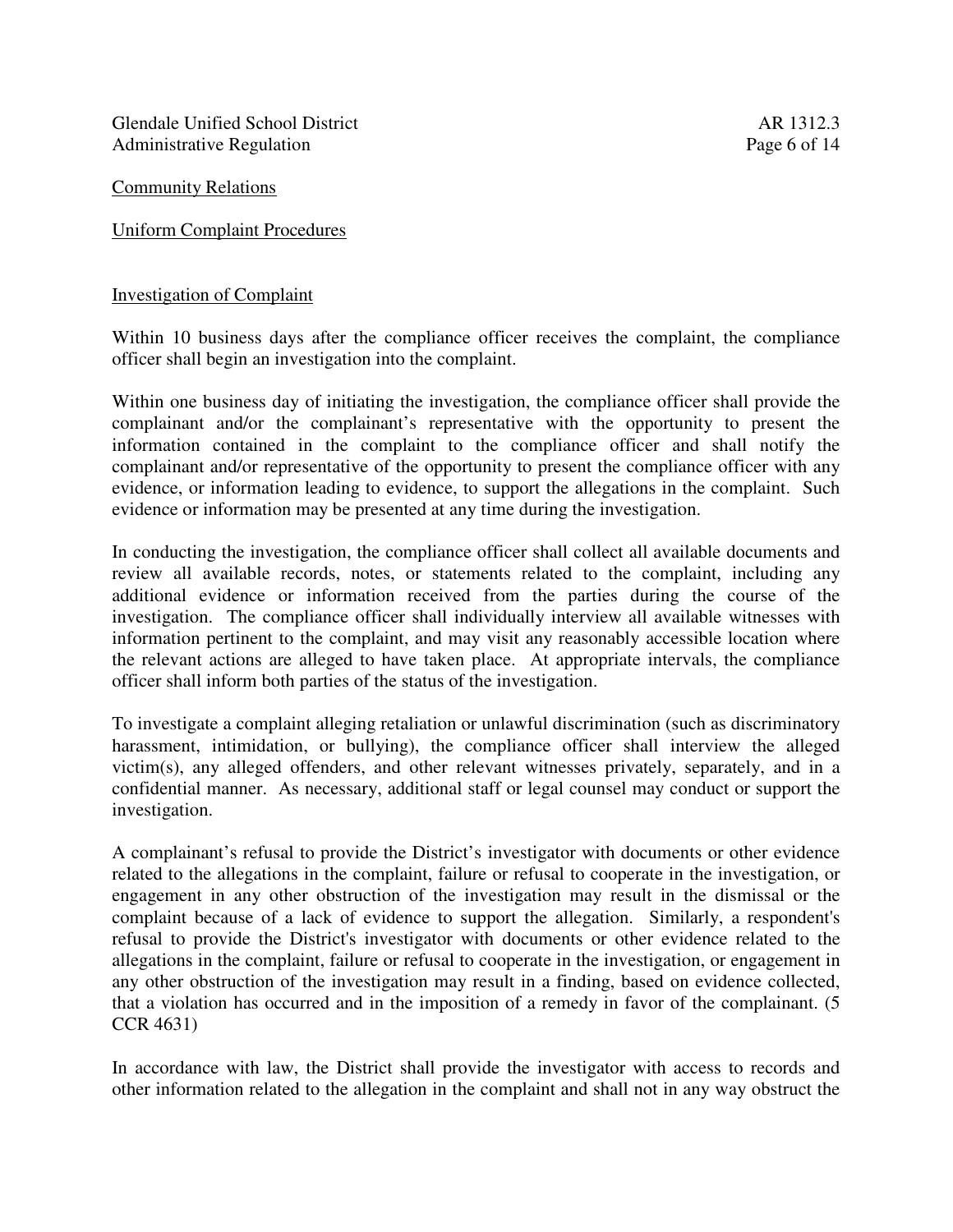Glendale Unified School District **AR** 1312.3 Administrative Regulation Page 7 of 14

#### Community Relations

#### Uniform Complaint Procedures

investigation. Failure or refusal of the District to cooperate in the investigation may result in a finding based on evidence collected that a violation has occurred and in the imposition of a remedy in favor of the complainant. (5 CCR 4621)

#### Timeline for Final Decision

Unless extended by written agreement with the complainant, a final decision shall be sent to the complainant within 60 calendar days of the District's receipt of the complaint. Within 30 calendar days of receiving the complaint, the compliance officer shall prepare and send to the complainant a written report, as described in the section "Final Written Decision" below. If the complainant is dissatisfied with the compliance officer's decision, the complainant may, within five business days, file the complaint in writing with the Board.

The Board may consider the matter at its next regular Board meeting or at a special Board meeting convened in order to meet the 60-day time limit within which the complaint must be answered. When required by law, the matter shall be considered in closed session. The Board may decide not to hear the complaint, in which case the compliance officer's decision shall be final.

If the Board hears the complaint, the compliance officer shall send the Board's decision to the complainant within 60 calendar days of the District's initial receipt of the complaint or within the time period that has been specified in a written agreement with the complainant. (5 CCR 4631)

For any complaint alleging unlawful discrimination (such as discriminatory harassment, intimidation, and bullying), the respondent shall be informed of any extension of the timeline agreed to by the complainant, shall be sent the District's final written decision, and, in the same manner as the complainant, may file a complaint with the Board if dissatisfied with the decision.

#### Final Written Decision

For all complaints, the District's final written decision shall include: (5 CCR 4631)

- 1. The findings of fact based on the evidence gathered. In reaching a factual determination, the following factors may be taken into account:
	- a. Statements made by any witnesses
	- b. The relative credibility of the individuals involved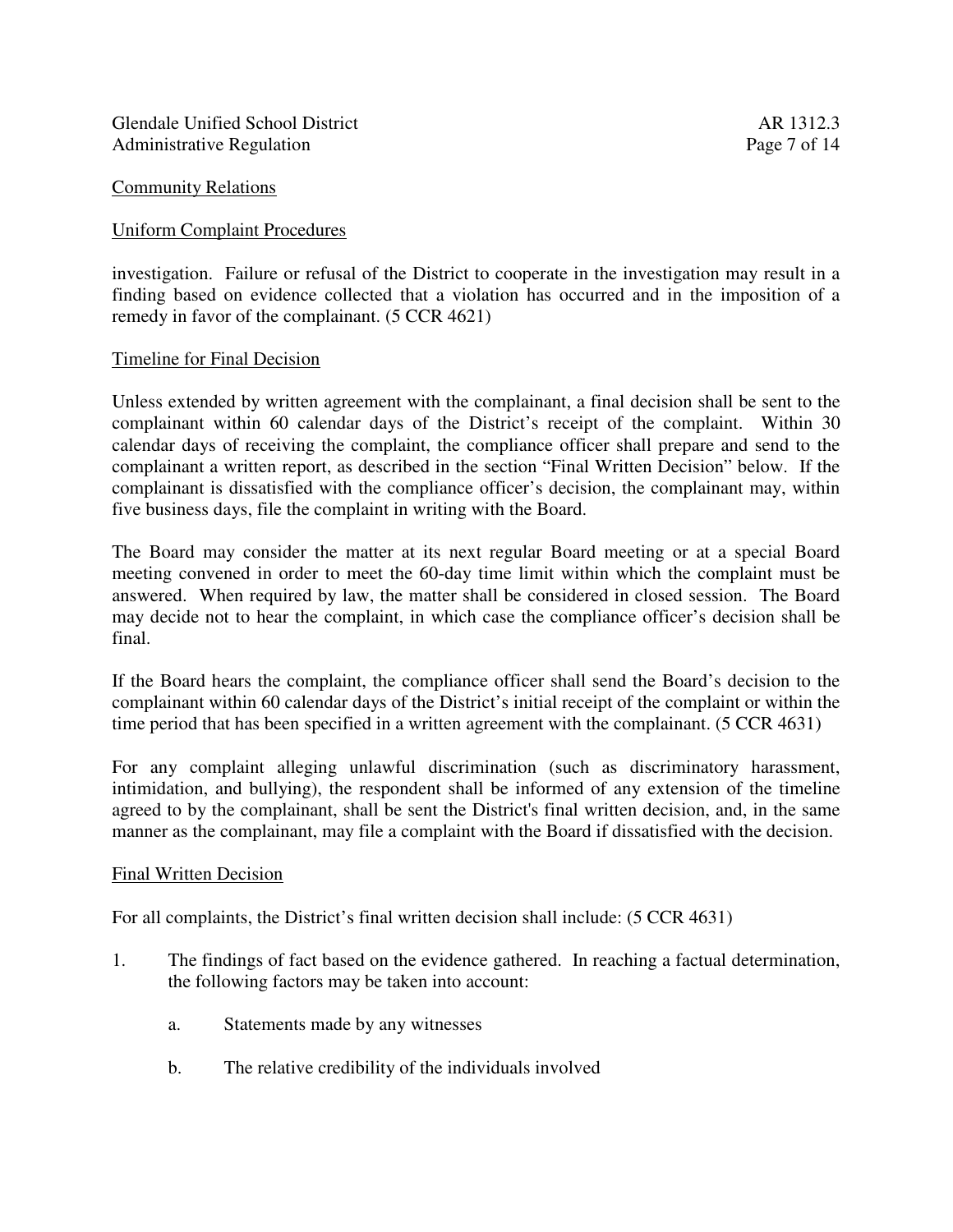#### Uniform Complaint Procedures

- c. How the complaining individual reacted to the incident
- d. Any documentary or other evidence relating to the alleged conduct
- e. Past instances of similar conduct by any alleged offenders
- f. Past false allegations made by the complainant
- 2. The conclusion(s) of law
- 3. Disposition of the complaint
- 4. Rationale for such disposition

For complaints of retaliation or unlawful discrimination (such as discriminatory harassment, intimidation, or bullying), the disposition of the complaint shall include a determination for each allegation as to whether retaliation or unlawful discrimination has occurred.

The determination of whether a hostile environment exists may involve consideration of the following:

- a. The manner in which the misconduct affected one or more students' education.
- b. The type, frequency, and duration of the misconduct.
- c. The relationship between the alleged victim(s) and offender(s).
- d. The number of persons engaged in the conduct and at whom the conduct was directed.
- e. The size of the school, location of the incidents, and context in which they occurred.
- f. Other incidents at the school involving different individuals.
- 5. Corrective action(s), including any actions that have been taken or will be taken to address the allegations in the complaint and including, with respect to a student fees complaint, a remedy that comports with Education Code 49013 and 5 CCR 4600.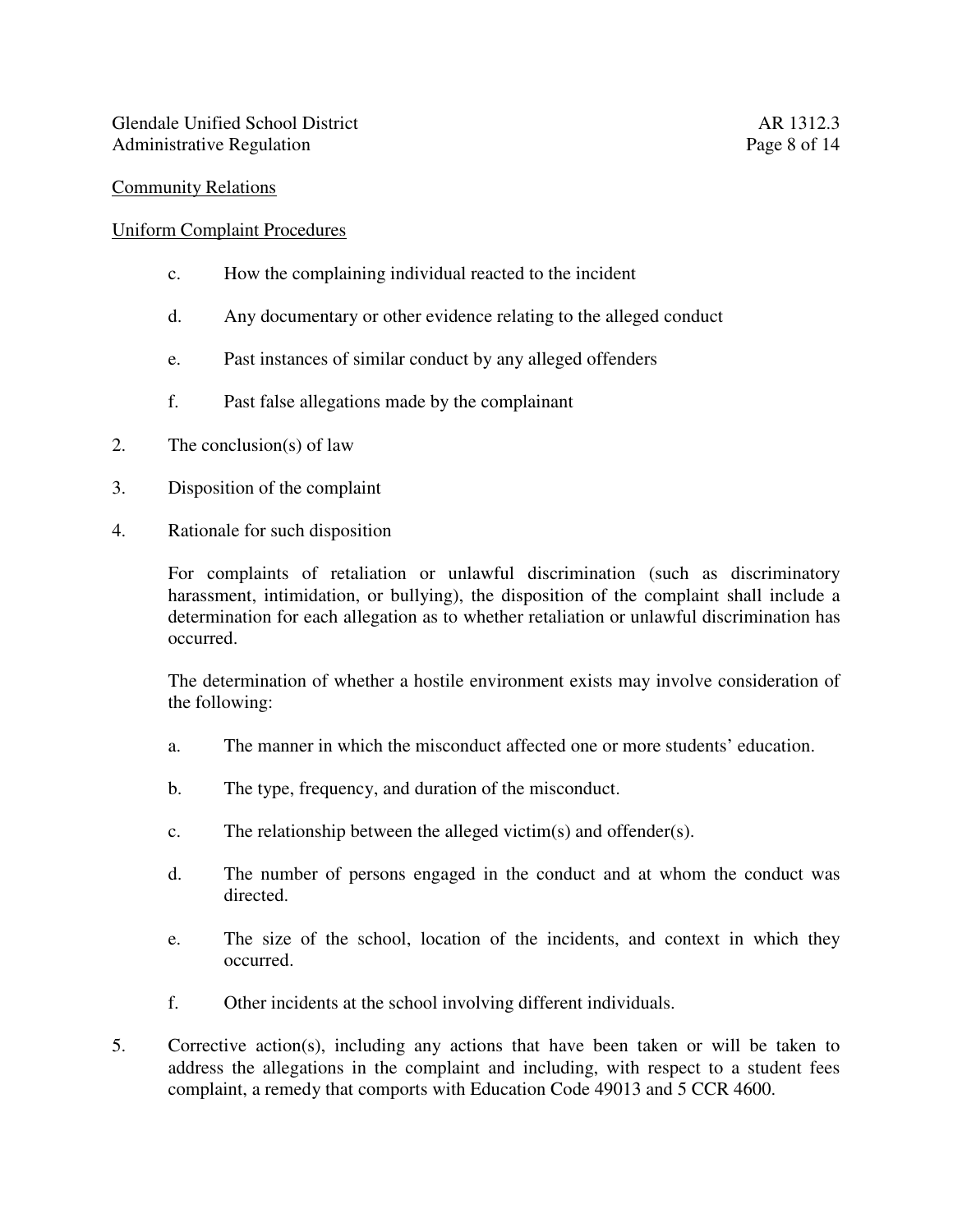## Uniform Complaint Procedures

For complaints of unlawful discrimination (such as discriminatory harassment, intimidation, or bullying), the notice may, as required by law, include:

- a. The corrective actions imposed on the respondent.
- b. Individual remedies offered or provided to the complainant or another person who was the subject of the complaint, but this information should not be shared with the respondent.
- c. Systemic measures the school has taken to eliminate a hostile environment and prevent recurrence.
- 6. Notice of the complainant's and respondent's right to appeal the District's decision to CDE within 15 calendar days, and procedures to be followed for initiating such an appeal.

The decision may also include follow-up procedures to prevent recurrence or retaliation and for reporting any subsequent problems.

In consultation with District legal counsel, information about the relevant part of a decision may be communicated to a victim who is not the complainant and to other parties who may be involved in implementing the decision or are affected by the complaint, as long as the privacy of the parties is protected. In a complaint alleging unlawful discrimination (such as discriminatory harassment, intimidation, and bullying), notice of the District's decision to the alleged victim shall include information about any sanction to be imposed upon the respondent that related directly to the alleged victim.

If the complaint involves a limited-English-proficient student or parent/guardian and the student involved is enrolled in a school at which 15 percent or more of the students speak a single primary language other than English, then the decision shall also be translated into that language pursuant to Education Code 48985. In all other instances, the District shall ensure meaningful access to all relevant information for parents/guardians with limited English proficiency.

For complaints alleging unlawful discrimination based on state law (such as discriminatory harassment, intimidation, and bullying), the decision shall also include a notice to the complainant that: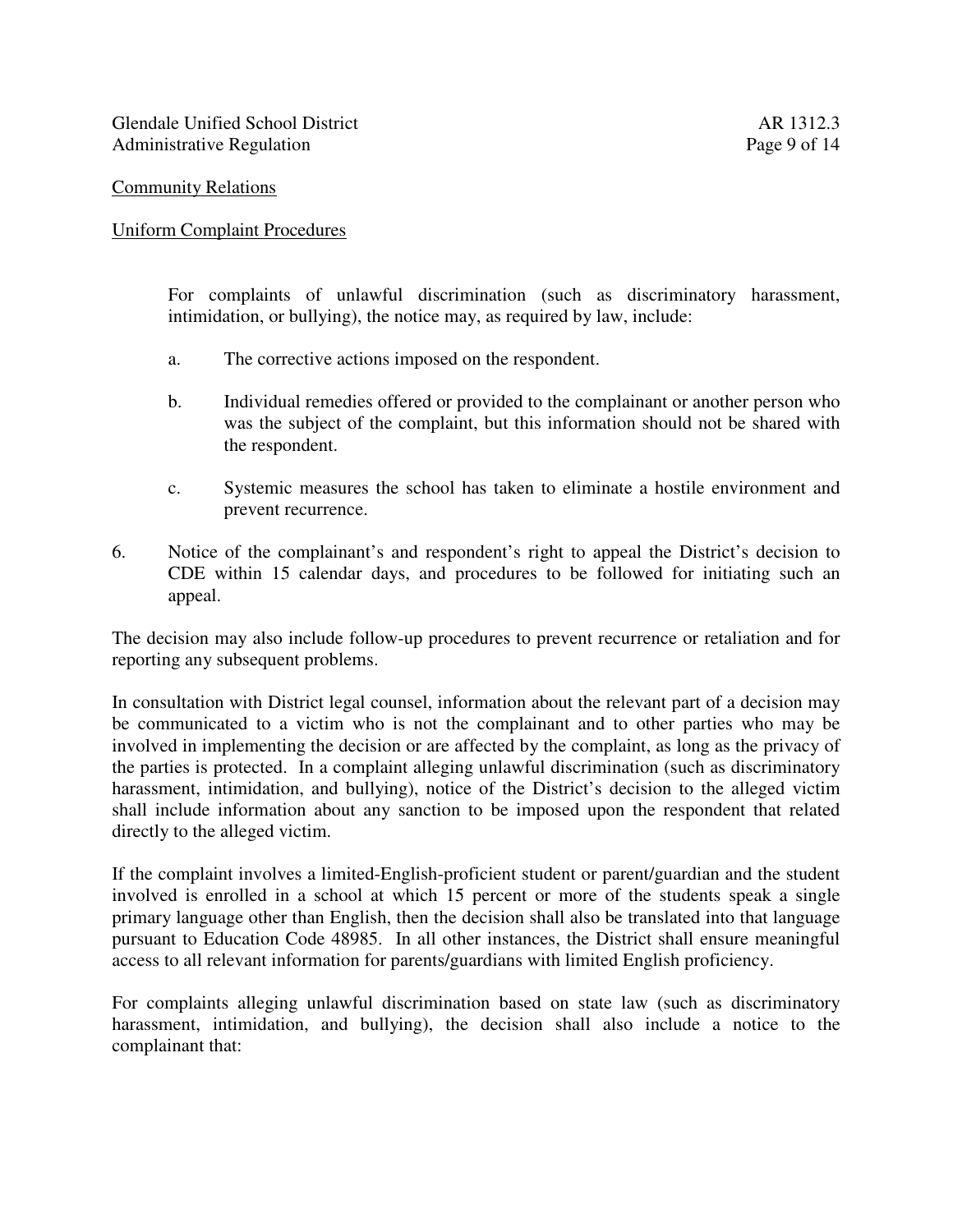## Uniform Complaint Procedures

- a. The complainant may pursue available civil law remedies outside of the District's complaint procedures, including seeking assistance from mediation centers or public/private interest attorneys, 60 calendar days after the filing of an appeal with CDE. (Education Code 262.3)
- b. The 60 days moratorium does not apply to complaints seeking injunctive relief in state courts or to discrimination complaints based on federal law. (Education Code 262.3)
- c. Complaints alleging discrimination based on race, color, national origin, sex, gender, disability, or age may also be filed with the U.S. Department of Education, Office for Civil Rights at www.ed.gov/ocr within 180 days of the alleged discrimination.

#### Corrective Action

When a complaint is found to have merit, the compliance officer shall adopt any appropriate corrective action permitted by law. Appropriate corrective actions that focus on the larger school or District environment may include, but are not limited to, actions to reinforce District policies; training for faculty, staff, and students; updates to school policies; or school climate surveys.

For complaints involving retaliation or unlawful discrimination (such as discriminatory harassment, intimidation, or bullying), appropriate remedies that may be offered to the victim but not communicated to the respondent may include, but are not limited to, the following:

- 1. Counseling
- 2. Academic support
- 3. Health services
- 4. Assignment of an escort to allow the victim to move safely about campus
- 5. Information regarding available resources and how to report similar incidents or retaliation
- 6. Separation of the victim from any other individuals involved, provided the separation does not penalize the victim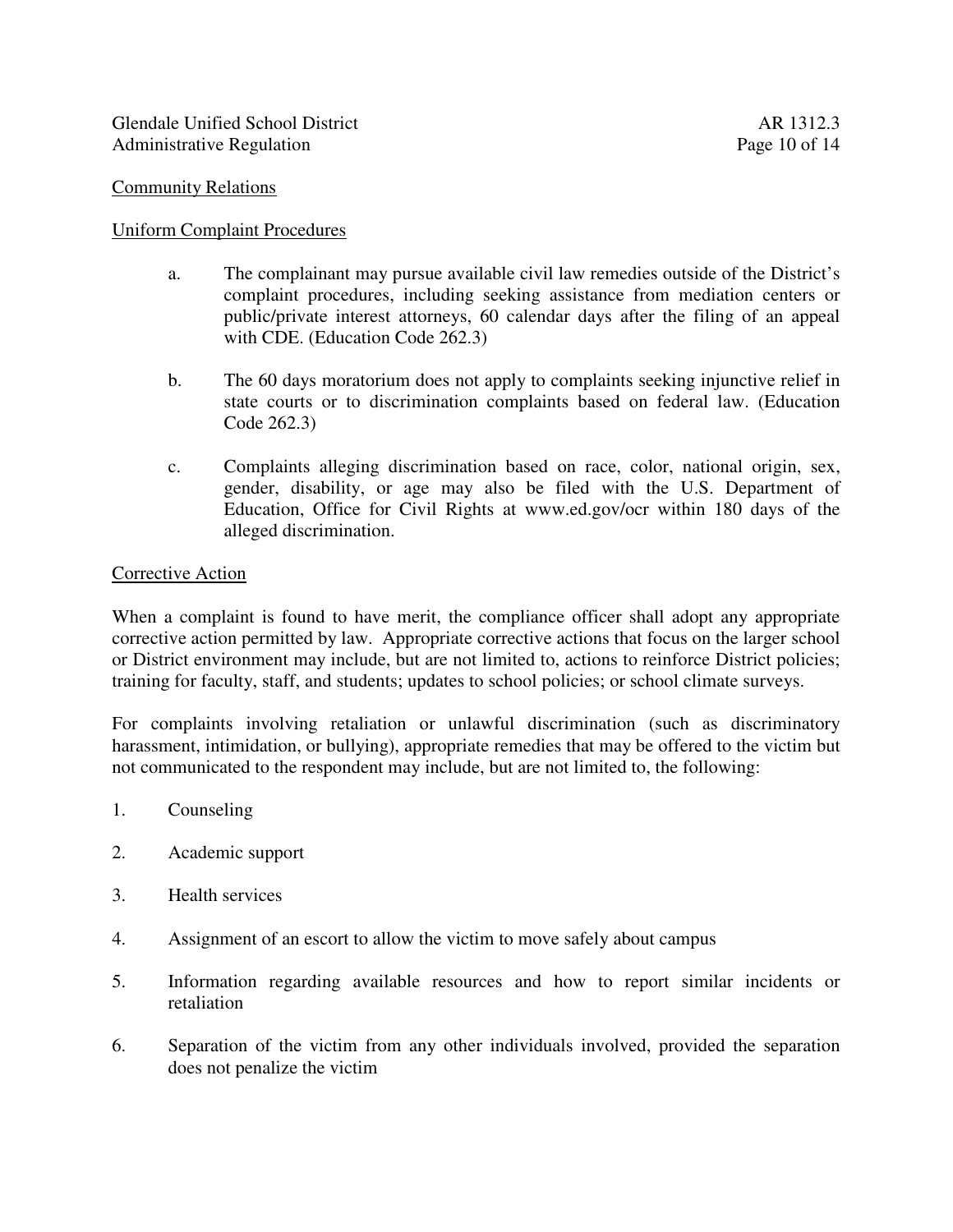## Uniform Complaint Procedures

- 7. Restorative justice
- 8. Follow-up inquiries to ensure that the conduct has stopped and there has been no retaliation

For complaints involving retaliation or unlawful discrimination (such as discriminatory harassment, intimidation, or bullying), appropriate corrective actions that focus on a student offender may include, but are not limited to, the following:

- 1. Transfer from a class or school as permitted by law
- 2. Parent/guardian conference
- 3. Education regarding the impact of the conduct on others
- 4. Positive behavior support
- 5. Referral to a student success team (SST)
- 6. Denial of participation in extracurricular or co-curricular activities or other privileges as permitted by law
- 7. Disciplinary action, such as suspension or expulsion, as permitted by law

When an employee is found to have committed retaliation or unlawful discrimination (such as discriminatory harassment, intimidation, or bullying), the District shall take appropriate disciplinary action, up to and including dismissal, in accordance with applicable law and collective bargaining agreement.

The District may also consider training and other interventions for the larger school community to ensure that students, staff, and parents/guardians understand the types of behavior that constitute unlawful discrimination (such as discriminatory harassment, intimidation, or bullying), that the District does not tolerate it, and how to report and respond to it.

When a complaint is found to have merit, an appropriate remedy shall be provided to the complainant or other affected person.

However, if a complaint alleging noncompliance with the laws regarding student fees, deposits, and other charges, physical education instructional minutes, or any requirement related to the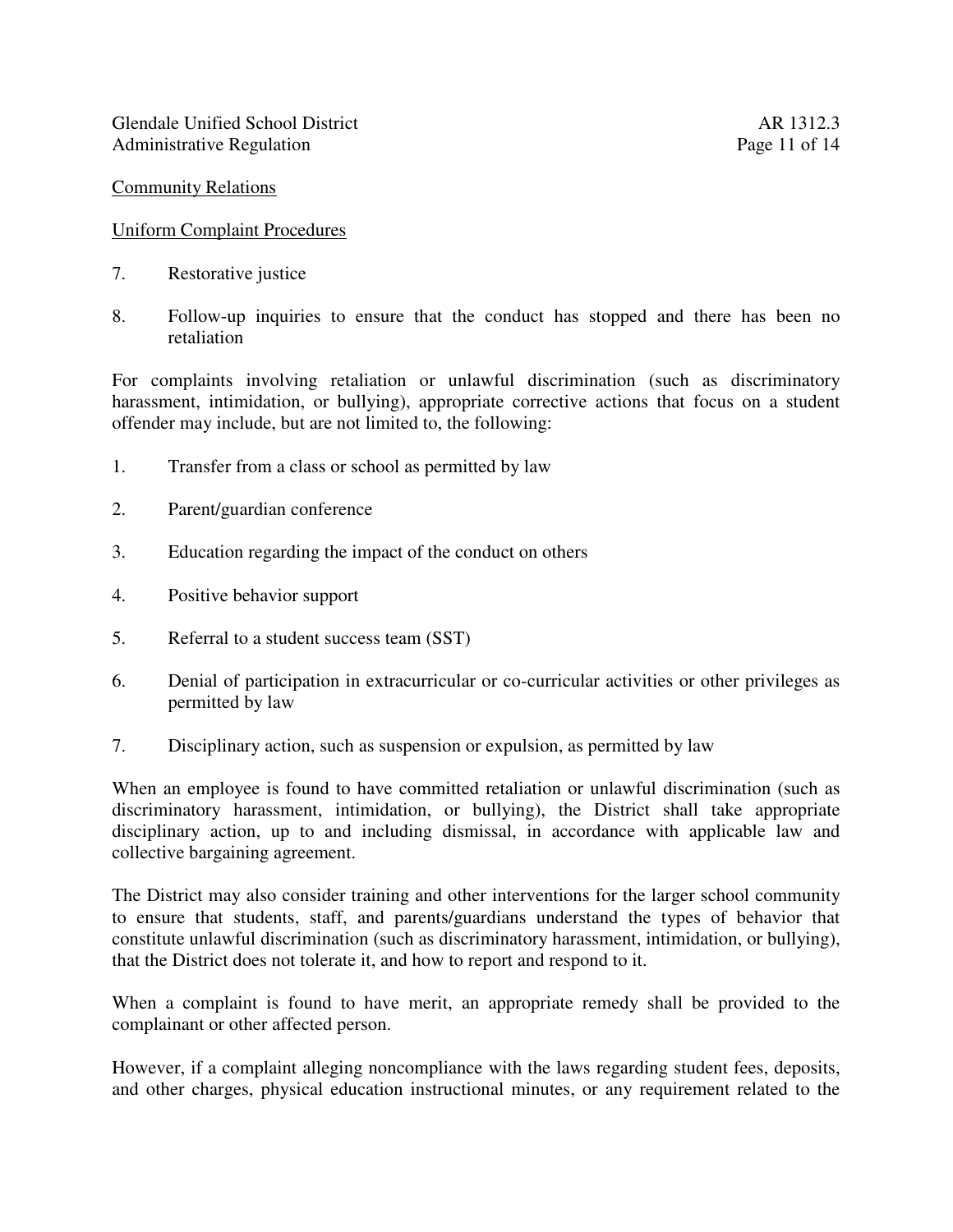## Uniform Complaint Procedures

LCAP is found to have merit, the District shall provide a remedy to all affected students and parents/guardians subject to procedures established by regulation of the State Board of Education. (Education Code 49013, 51223, 52075)

For complaints alleging noncompliance with the laws regarding student fees, the District shall attempt in good faith, by engaging in reasonable efforts, to identify and fully reimburse all affected students and parents/guardians who paid the unlawful fees within one year prior to the filing of the complaint. (Education Code 49013; 5 CCR 4600)

## Appeals to the California Department of Education

Any complainant who is dissatisfied with the District's final written decision on a complaint regarding any specified federal or state educational program subject to UCP may file an appeal in writing with the CDE within 15 calendar days of receiving the District's decision. (5 CCR 4632)

The complainant shall specify the basis for the appeal of the decision and how the facts of the District's decision are incorrect and/or the law has been misapplied. The appeal shall be sent to CDE with a copy of the original locally filed complaint and a copy of the District's decision in that complaint. (5 CCR 4632)

When a respondent in any complaint alleging unlawful discrimination (such as discriminatory harassment, intimidation, and bullying) is dissatisfied with the District's final written decision, he/she, in the same manner as the complainant, may file an appeal with the CDE.

Upon notification by CDE that the District's decision has been appealed, the Superintendent or designee shall forward the following documents to CDE: (5 CCR 4633)

- 1. A copy of the original complaint
- 2. A copy of the written decision
- 3. A summary of the nature and extent of the investigation conducted by the District, if not covered by the decision
- 4. A copy of the investigation file including, but not limited to, all notes, interviews, and documents submitted by the parties and gathered by the investigator
- 5. A report of any action taken to resolve the complaint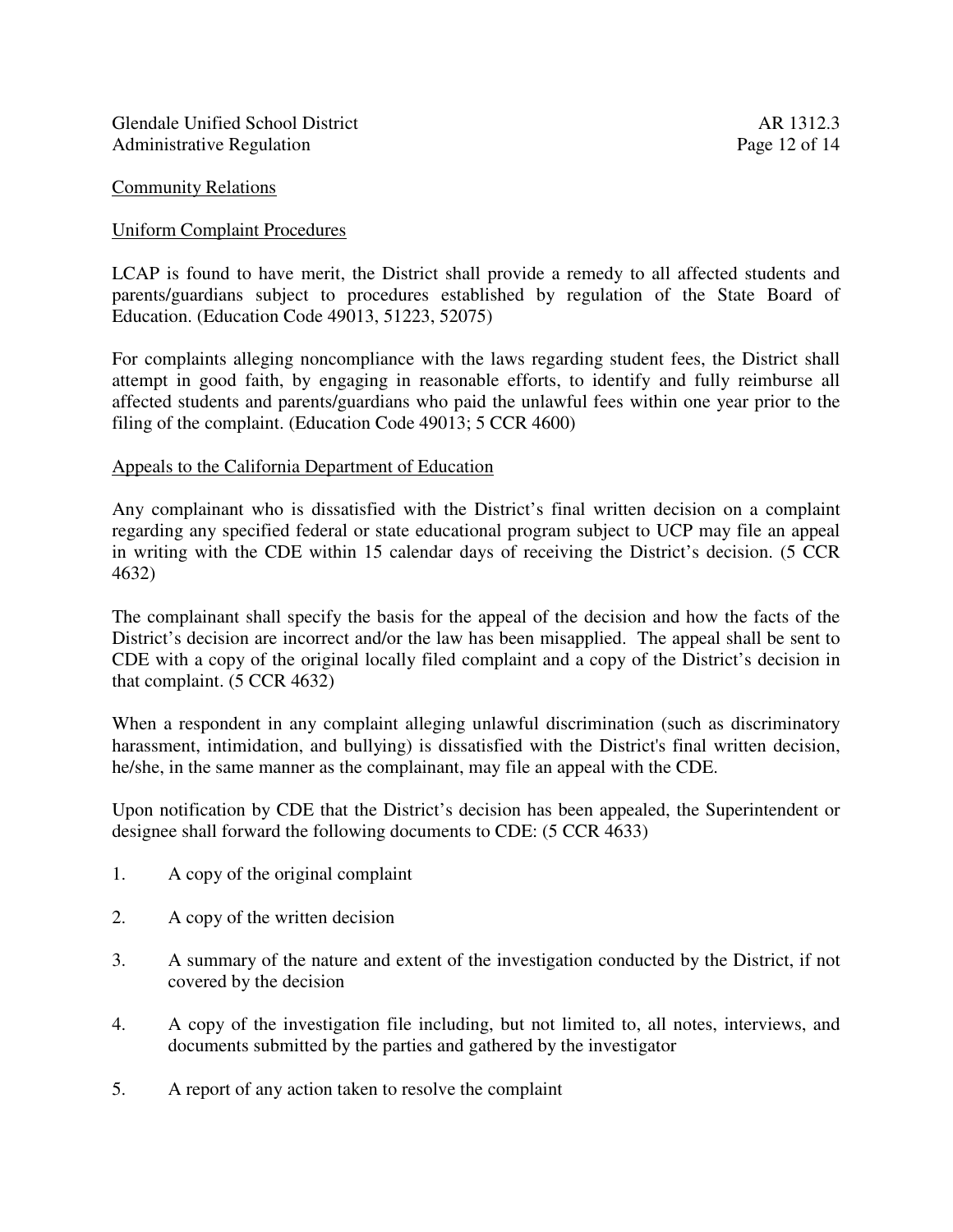# Uniform Complaint Procedures

- 6. A copy of the District's uniform complaint procedures
- 7. Other relevant information requested by CDE

# Health and Safety Complaints in California State Preschool Program

In each license-exempt CSPP classroom, a notice shall be posted notifying parents/guardians, students, and teachers of the health and safety requirements of Title 5 regulations that apply to CSPP programs pursuant to Health and Safety Code 1596.7925 and the location at which to obtain a form to file any complaint alleging noncompliance with those requirements. (Education Code 8235.5)

Any complaint regarding specified health or safety issues in a license-exempt CSPP program shall be filed with the preschool program administrator or designee, and may be filed anonymously. The complaint form shall specify the location for filing the complaint and shall contain a space to indicate whether the complainant desires a response to the complaint. If it is determined that the complaint is beyond the authority of the preschool program administrator, the matter shall be forwarded to the Superintendent or designee in a timely manner, not to exceed 10 working days, for resolution.

Investigation of a complaint regarding health or safety issues in a license-exempt CSPP program shall begin within 10 days of receipt of the complaint. (Education Code 8235.5)

The preschool administrator or designee shall remedy a valid complaint within a reasonable time period not to exceed 30 working days from the date the complaint was received. If the complainant has indicated on the complaint form a desire to receive a response to the complaint, the preschool administrator or Superintendent's designee shall report the resolution of the complaint to the complainant within 45 working days of the initial filing of the complaint. If the preschool administrator makes this report, the information shall be reported at the same time to the Superintendent or designee. If a complainant is not satisfied with the resolution of a complaint, the complainant has the right to describe the complaint to the Board at a regularly scheduled meeting.

A complainant may file a written appeal of the District's decision to CDE in accordance with 5 CCR 4632. Any such appeal shall be filed within 30 days of receiving the decision.

On a quarterly basis, the Superintendent or designee shall report summarized data on the nature and resolution of all CSPP health and safety complaints, including the number of complaints by